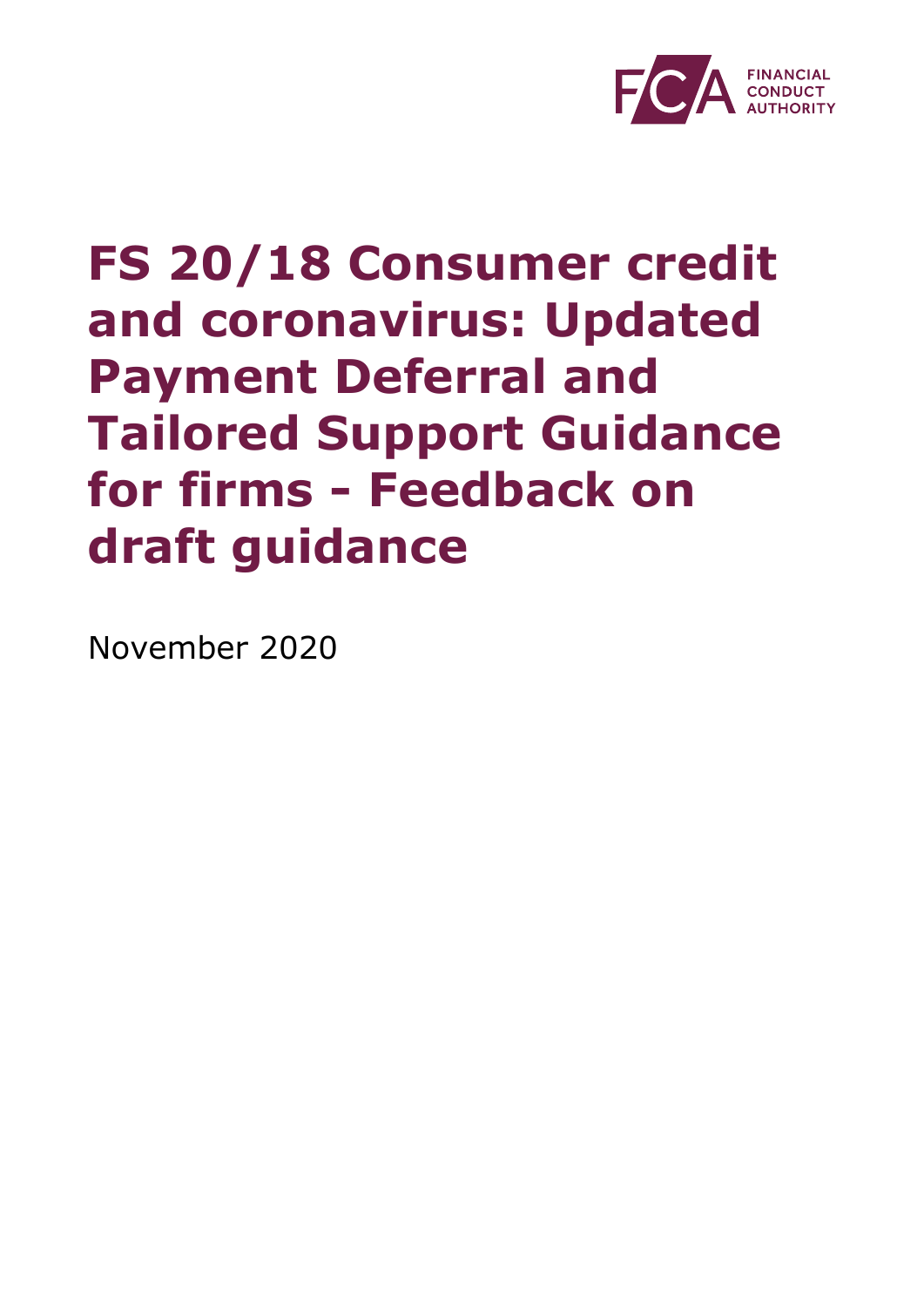## **Contents**

| 1 Summary                   |  |
|-----------------------------|--|
| Key issues and our response |  |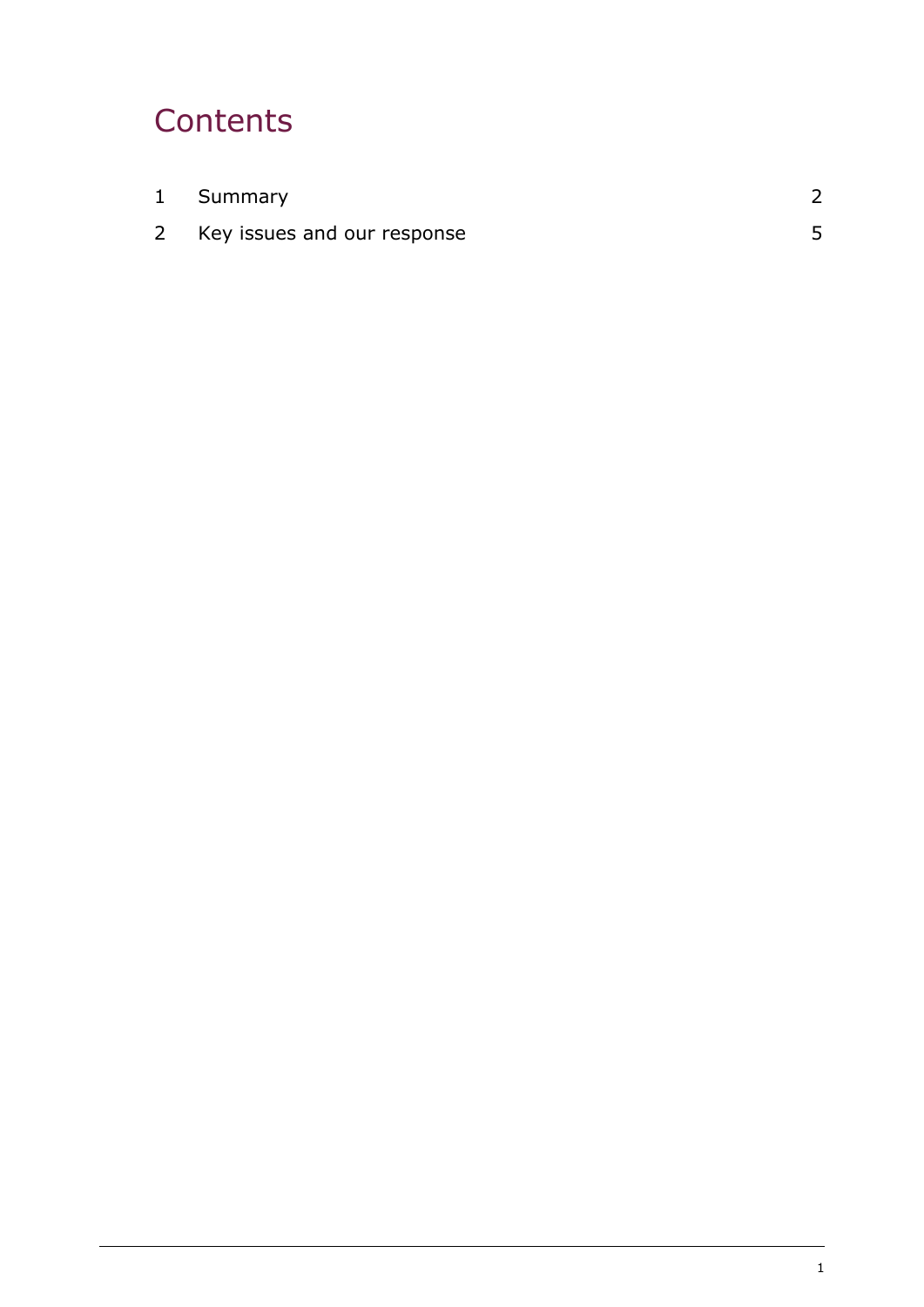## <span id="page-2-0"></span>**1** Summary

- 1.1 The effects of the coronavirus (Covid-19) pandemic are profound, and have been felt within every industry, affecting millions of consumers and businesses. In the past months, we have intervened to support both consumers and businesses during this period of uncertainty.
- 1.2 In April 2020, we published temporary guidance on personal loans, credit cards (including retail revolving credit), motor finance, rent to own (RTO), buy-now pay-later (BNPL), pawnbroking and high-cost short-term credit; we updated this guidance in July (the July guidance). This guidance set out how we expected firms to support consumer credit customers who were facing temporary payment difficulties because of the exceptional circumstances arising out of coronavirus. This temporary support was delivered primarily through the provision of payment deferrals.
- 1.3 The guidance was designed to enable firms to act quickly to deliver immediate and temporary support to their customers, at unprecedented scale, as the coronavirus pandemic and the Government's response to it evolved. This temporary support was designed to help consumers bridge the crisis and get back to a more stable financial position. This guidance largely expired on 31 October 2020.
- 1.4 In September 2020, we published additional guidance (now referred to as 'the Credit Tailored Support Guidance') setting out the tailored support that firms should provide to customers facing payment difficulty as a result of coronavirus. The Credit Tailored Support Guidance applied to customers who had been granted payment deferrals under the July guidance and remained in payment difficulties, as well as those newly affected by coronavirus after payment deferrals were no longer available under the July guidance. We explained that we would keep this guidance under review and consider updating, amending or providing new guidance if required.
- 1.5 On 31 October 2020, we indicated our intention to consider extending the availability of payment deferrals as a result of increasing Government restrictions in response to coronavirus.
- 1.6 We said we would work with trade bodies and lenders on how to implement these proposals as quickly as possible and published draft guidance with our proposals for comment on 4 November. Our proposals comprised updates to the July guidance and to the Credit Tailored Support Guidance. They also involved disapplying certain rules in the Consumer Credit sourcebook (CONC) to facilitate implementation of the Credit Payment Deferral Guidance.
- 1.7 We have updated the July guidance documents listed below which are now referred to collectively in this feedback statement as the 'Credit Payment Deferral Guidance':
	- Credit cards (including retail revolving credit) and coronavirus: Payment Deferral Guidance
	- Personal loans and coronavirus: Payment Deferral Guidance
	- Motor finance agreements and coronavirus: Payment Deferral Guidance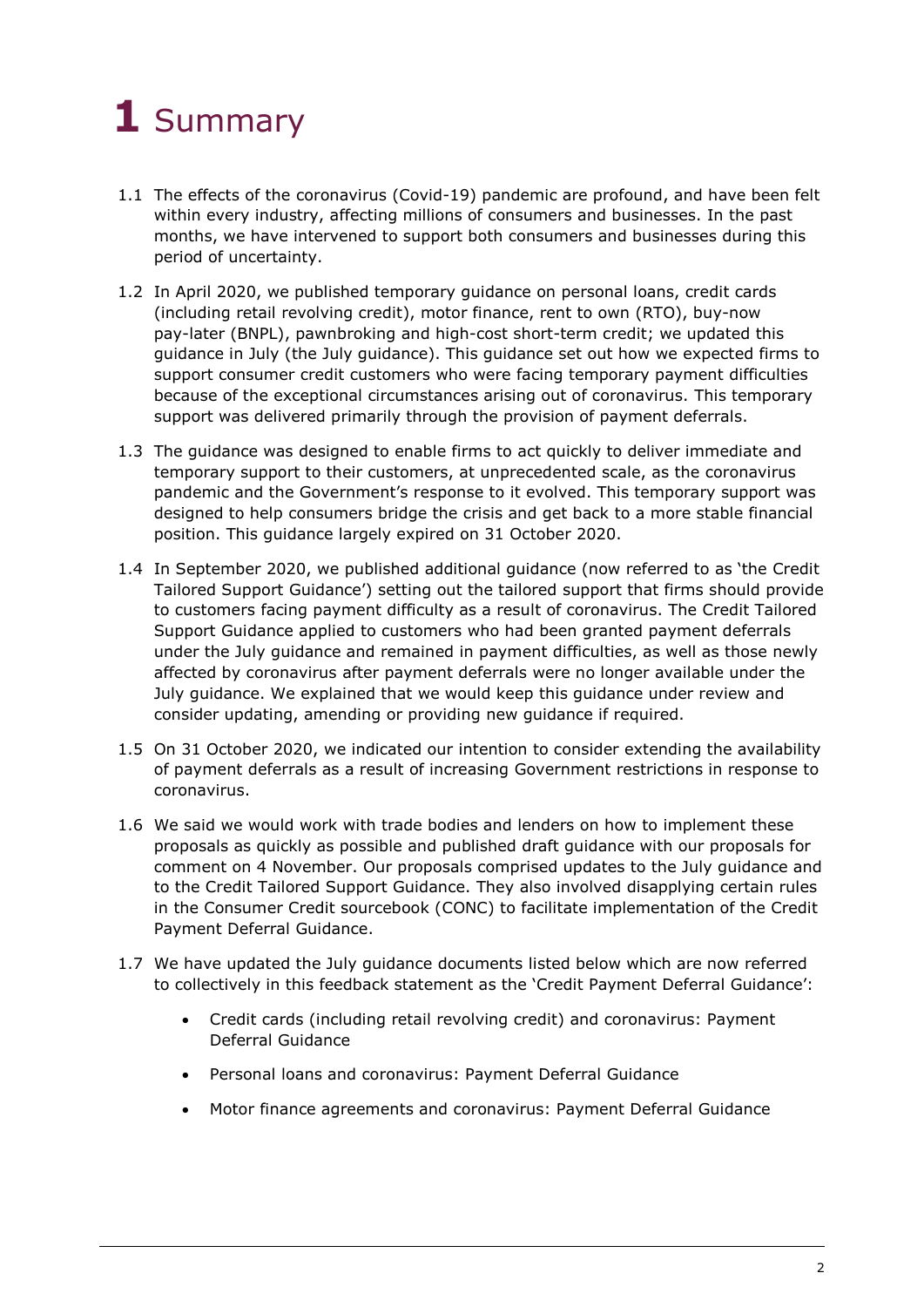- Rent-to-own, buy-now pay-later and pawnbroking agreements and coronavirus: Payment Deferral Guidance
- High-cost short-term credit ('HCSTC') agreements and coronavirus: Payment Deferral Guidance
- 1.8 We wanted to act quickly to protect consumers in these difficult times and provide clarity to firms so that they could provide consumers with appropriate support. For that reason, we did not formally consult on the proposals or produce a cost benefit analysis. To do this would have caused a delay that would have been prejudicial to the interests of consumers. However, we invited comments on our proposals and received 26 responses from a range of consumer organisations, firms and trade bodies. Most respondents supported our proposals. This feedback statement summarises the feedback we received on our proposals and our response.
- 1.9 The updated guidance advances our consumer protection objective and is designed to protect consumers by providing them with ongoing support in the light of the current exceptional circumstances. In developing the policy and considering responses, we have had regard to our consumer protection objective, and our market integrity and competition objectives, in particular in considering the different impacts on firms of the proposals.
- 1.10 We do not consider our guidance will adversely affect consumers with protected characteristics under the Equality Act 2010.

## Summary of changes to the Credit Payment Deferral Guidance and Credit Tailored Support Guidance

- 1.11 We are now publishing our final guidance subject to several changes. These include amendments to clarify:
	- the relationship between the Credit Payment Deferral Guidance and the Credit Tailored Support Guidance, and when firms should follow each;
	- the scope and application of the Credit Payment Deferral Guidance and Credit Tailored Support Guidance;
	- when firms should offer payment deferrals, including to those customers who have already taken payment deferrals under our previous guidance and those who are experiencing payment difficulties as a result of coronavirus and need support for the first time; and
	- our expectations of firms in relation to repossessions activity in respect of customers who experience payment difficulties as a result of coronavirus.
- 1.12 We have also made several other clarificatory amendments principally to address technical comments made by respondents.
- 1.13 The guidance affects firms providing consumer credit products within the scope of the Credit Payment Deferral Guidance.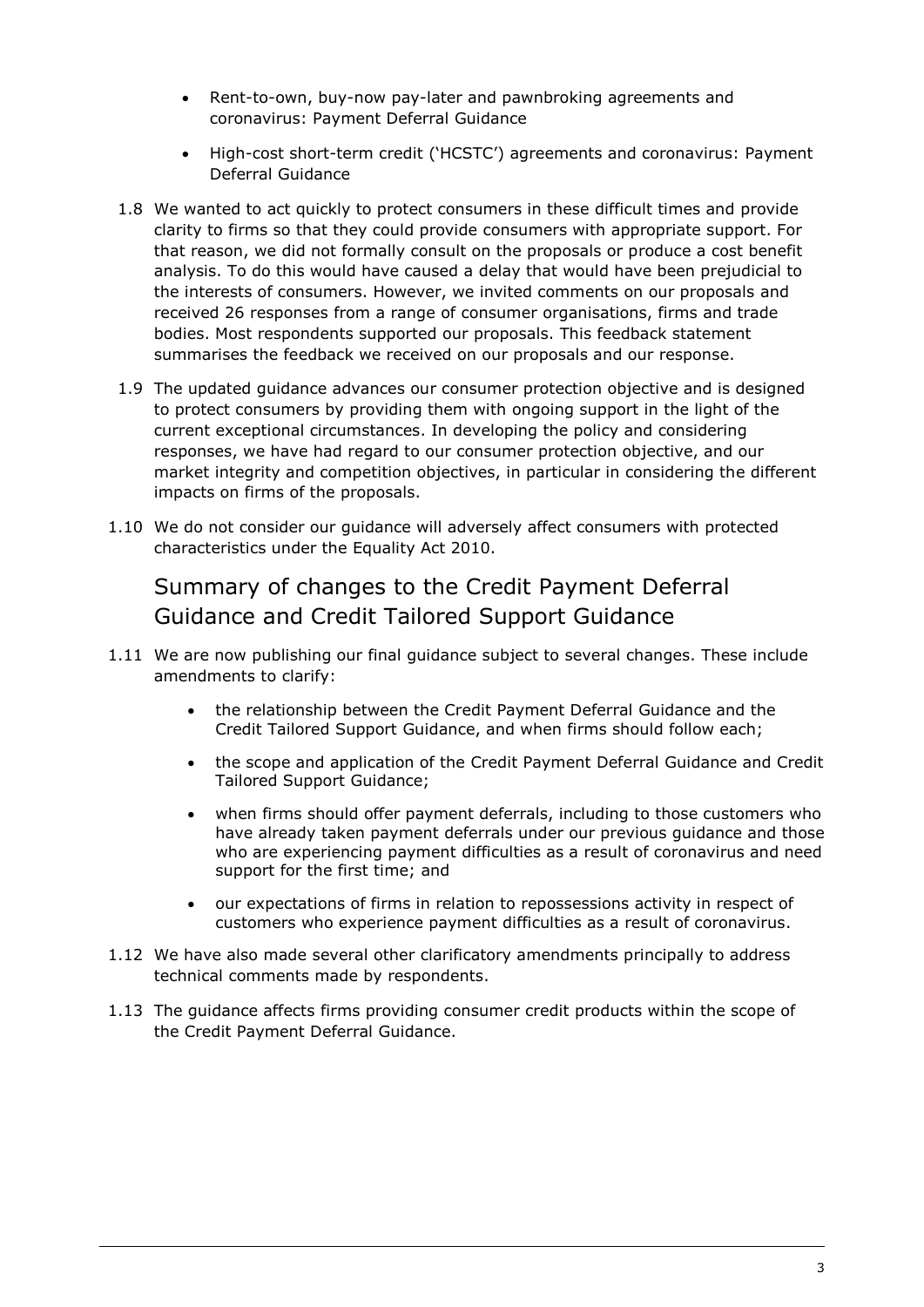### Next steps

- 1.14 The Credit Payment Deferral Guidance, Credit Tailored Support Guidance and Credit Instrument, which makes certain rule dis-applications, come into force on 25 November 2020. But we encourage firms to consider how they can best support their customers at this time, and to follow this guidance earlier than 25 November where they are able to. This may help to limit the number of cases of customers dealt with since 31 October whose outcomes will need to be reviewed in line with the relevant expectations set out in the 'Commencement, expiry and transitional provisions' of the Credit Payment Deferral Guidance (for example paragraph 1.23 of the Credit Payment Deferral Guidance relating to Personal Loans).
- 1.15 For the period 19 November 2020 to 25 November 2020, we encourage firms to act in line with this guidance, notwithstanding that the associated CONC 6 and 7 handbook rules which are subject to rule modifications are not yet technically in force.
- 1.16 The Credit Payment Deferral Guidance (except high-cost short-term credit) generally expires on 31 July 2021 except that firms should continue to act in accordance with this guidance (excluding sections 2 (Eligibility for payment deferrals) and 3 (Giving customers payment deferrals)) for those customers who have a payment deferral but who have not been dealt with under the relevant parts of the guidance by that date. This guidance (excluding sections 2 and 3) remains in force to the extent necessary to enable this.
- 1.17 This means, for example, that firms should continue to act in accordance with the section titled 'Dealing with customers at the end of a payment deferral period' for all customers who have had a payment deferral but who have not been dealt with under that section by that date. Payment deferrals should not be given under the Credit Payment Deferral Guidance in respect of payments falling after 31 July 2021.
- 1.18 The Credit Payment Deferral Guidance relating to high-cost short-term credit expires on 31 March 2021 but remains in force to the extent necessary to enable firms to deal with customers under relevant parts of that guidance after that date.
- 1.19 The Credit Tailored Support Guidance remains in force until varied or revoked.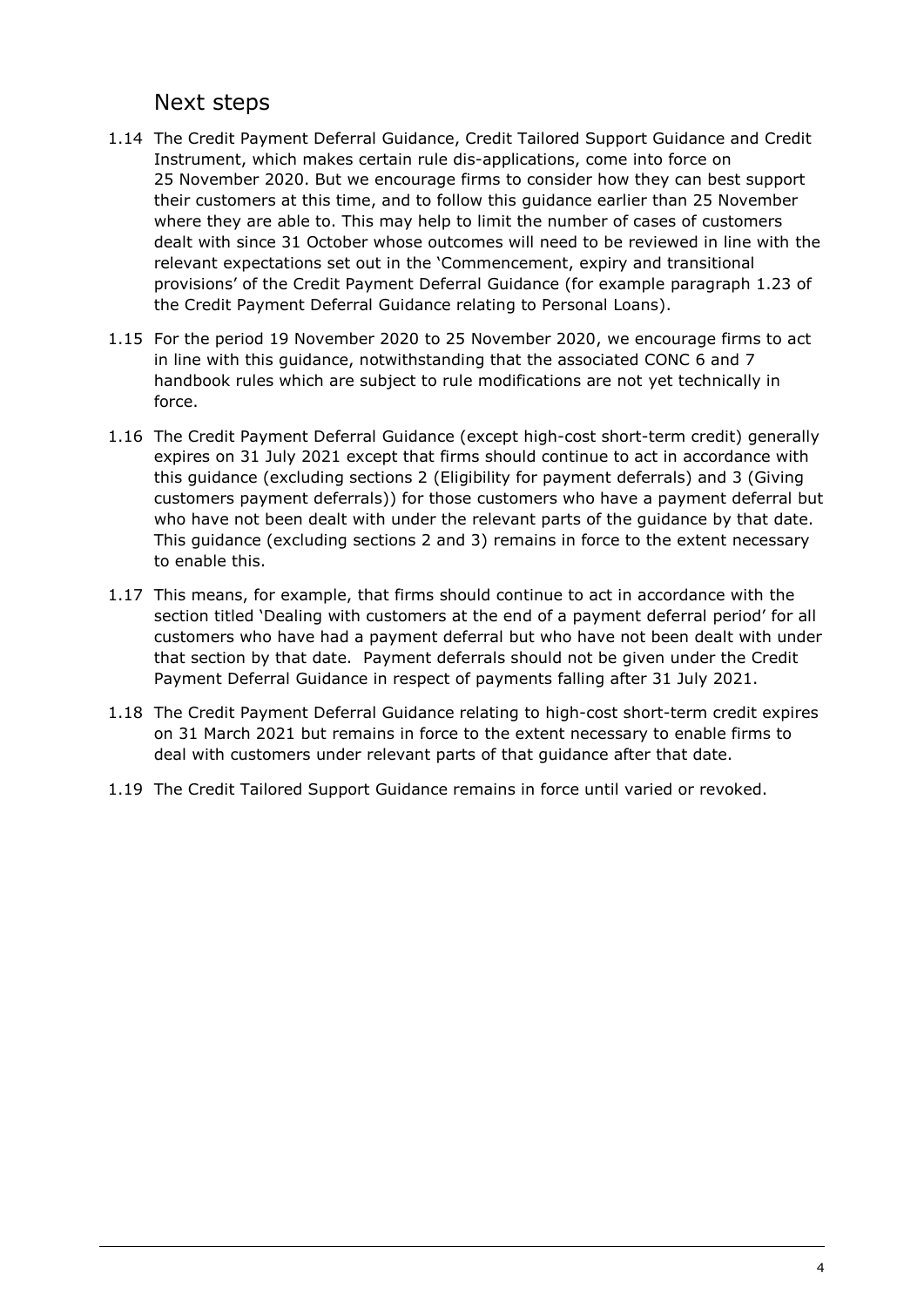## <span id="page-5-0"></span>**2** Key issues and our response

## General

- 2.1 Most respondents were supportive of our proposals to extend the availability of payment deferrals for a further period.
- 2.2 Industry respondents generally felt that both sets of draft guidance (Credit Payment Deferral Guidance and Credit Tailored Support Guidance) would enable firms to support customers quickly, effectively and within firms' current operational processes. However, a few industry respondents felt that existing forbearance requirements in CONC and the Credit Tailored Support Guidance offered all the tools required to provide help to customers in payment difficulties because of coronavirus and did not consider it necessary to extend the availability of payment deferrals.
- 2.3 Overall, consumer bodies were supportive of the provision of further prompt measures to support customers experiencing payment difficulties as a result of coronavirus. However, all but one raised concerns about our proposal to prevent further payment deferrals for customers who had been able to resume repayments after their initial payment deferral but who were suffering further payment difficulties because of coronavirus. This concern was also expressed by some industry respondents.
- 2.4 Many respondents noted that there were some differences between our proposals on mortgages and consumer credit. Some felt that it was right for our approach to reflect differences between these products and markets, while others felt there was a need to align approaches to avoid consumer confusion. We have published separately the finalised quidance and [feedback statement](https://www.fca.org.uk/publications/feedback-statements/fs20-17-mortgages-and-coronavirus-updated-payment-deferral-and-tailored-support-guidance-firms) on mortgages.
- 2.5 Some respondents requested further clarity on the approach to eligibility for payment deferrals.
- 2.6 We set out below the key issues raised by respondents and our responses.

## Non-continuous payment deferrals

2.7 We proposed (except for high-cost short-term credit) to reintroduce the option for customers to request up to 2 consecutive payment deferrals of up to 3 months each (making a total of up to 6 months). Our proposals applied to customers who had not yet benefitted from a payment deferral under our July guidance and those whose initial payment deferral would come to an end after 31 October 2020. This meant that customers who had already benefitted from an initial payment deferral that ended before 31 October 2020 and resumed payments would not be eligible to apply for a further payment deferral under the Credit Payment Deferral Guidance. They would instead be offered support under our Credit Tailored Support Guidance if they fell back into coronavirus related payment difficulties.

#### **Issues raised**

2.8 Many respondents (both industry and consumer bodies) expressed concern about this approach. They argued that customers who had benefitted from an initial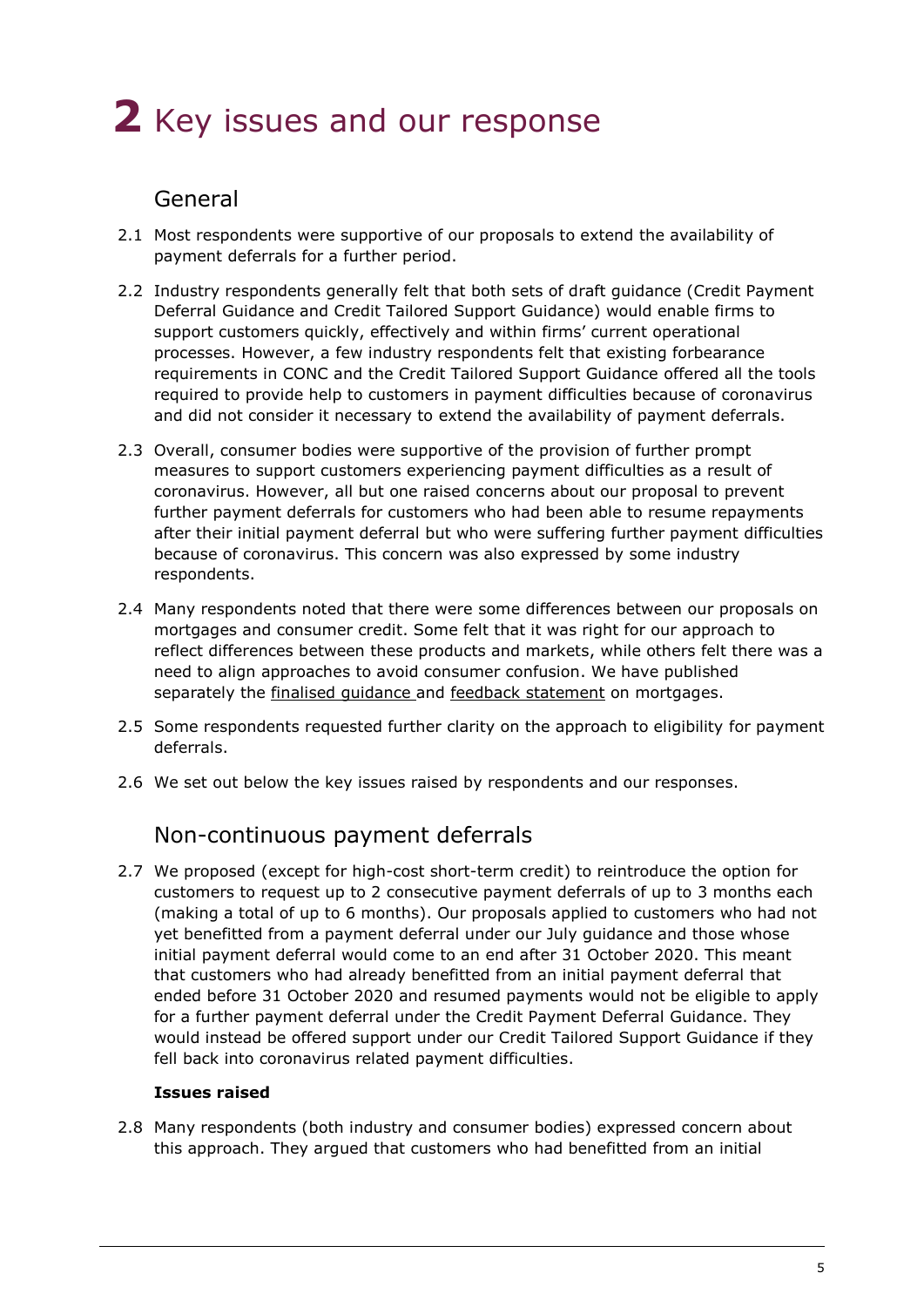payment deferral (of less than 6 months) that had come to an end should be able to apply for further payment deferrals under our Credit Payment Deferral Guidance. Respondents felt our proposals could unfairly penalise customers who were able to resume payments after an initial payment deferral, demonstrating a commitment to pay down their debt for as long as they were able to.

2.9 An industry body asked for greater flexibility to grant non-continuous payment deferrals to these customers. But they suggested that this should not be a requirement under the guidance given the potential operational complexities some firms might face, but rather an option for firms to consider.

#### **Our response**

- 2.10 The intention of our proposal was to encourage firms to offer customers, who had benefitted from an initial payment deferral of less than 6 months, tailored support reflecting their individual circumstances. But we recognise that customers who have managed to get back on track after a payment deferral of less than 6 months and then been impacted once again may benefit from further payment deferrals.
- 2.11 We have therefore amended the Credit Payment Deferral Guidance to set out an expectation that firms should grant further payment deferrals where a customer has resumed payments after the initial payment deferral. This is (except for high-cost short-term credit) subject to a maximum total payment deferral period of 6 months, including the initial deferral period. In line with our existing approach, firms should not grant a payment deferral where it would obviously not be in the customer's interests – instead, these customers should be given support which reflects their individual circumstances under our Credit Tailored Support Guidance.
- 2.12 Where a customer is being provided with tailored support by their lender after an initial payment deferral, firms should not grant a further payment deferral under the Credit Payment Deferral Guidance. We consider that these customers will benefit from support which reflects their individual circumstances under our updated Tailored Support Guidance.

## Length and number of payment deferrals

2.13 We proposed (except for high-cost short-term credit) to set out an expectation that firms grant customers who had not previously benefitted from a payment deferral and who were in temporary financial difficulties because of coronavirus an initial payment deferral for 3 months unless it was obviously not in the customer's interest to do so. Firms were also expected to grant a further payment deferral for 3 months if a customer was still experiencing temporary payment difficulties after the initial payment deferral again unless it was obviously not in the customer's interest to do so.

#### **Issues raised**

2.14 Both industry and consumer body respondents felt that the number of payment deferrals offered under the Credit Payment Deferral Guidance should not be limited to a maximum of 2. This was because it would prevent customers from receiving 6 months of deferred payments where they had previously been granted 2 deferrals, at least one of which was for less than 3 months. Some industry respondents stated that they had interpreted our previous guidance as allowing multiple payment deferrals providing this did not exceed the overall maximum of 6 months in total.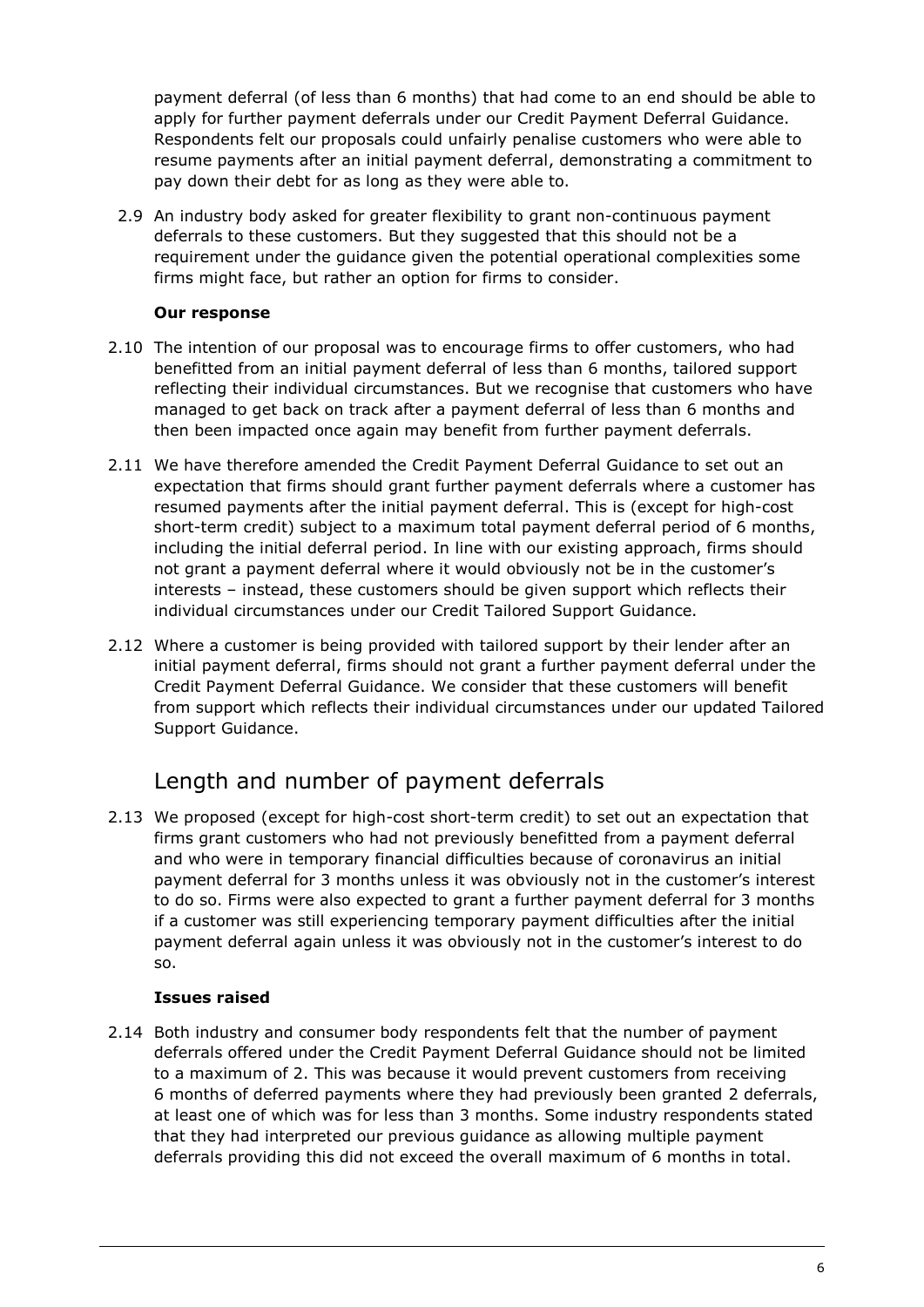Many respondents suggested that the Credit Payment Deferral Guidance should be amended to only set a maximum payment deferral period of 6 months, without setting a limit on the number of payment deferrals that make up this total.

2.15 One respondent felt that no limits should be placed on the availability of payment deferrals or their total duration. They did not believe our approach was sufficiently flexible to deal with the evolving pandemic.

- 2.16 Although our intention was that firms should give eligible customers payment deferrals of up to 6 months in total, we acknowledge that the effect of limiting the number of payment deferrals to 2 meant that some eligible consumers would be unable to get 6 months of payment deferrals.
- 2.17 We have therefore amended our Credit Payment Deferral Guidance (except high-cost short-term credit) to set out our expectation that firms should give eligible customers any number of payment deferrals, but each payment deferral should be a maximum of 3 months in length and subject to a maximum cumulative total of 6 months. As set out in more detail in the section below on 'Deadline for applying for payment deferrals', firms should not give a first or non-continuous further payment deferral after 31 March 2021. Firms should also not give payment deferrals that extend beyond 31 July 2021.
- 2.18 We still consider the 6-month maximum to be appropriate given that consumers will be less likely to recover their position the longer payments are deferred. Once a customer has had 6 months' payments deferred, or the firm has determined that a deferral would obviously not be in the customer's interests, and the customer still requires support, we expect firms to follow our Credit Tailored Support Guidance. This requires firms to take account of customers' circumstances when determining the appropriate forbearance option. Under the Credit Tailored Support Guidance, where a customer enters into a forbearance arrangement with a firm, depending on what they can afford to repay, the firm may be expected to waive, reduce or suspend interest and charges as necessary to prevent a customer's balance from escalating during the period of tailored support.
- 2.19 In respect of BNPL products, where a customer is granted a payment deferral while their balance was in the promotional period and a further payment deferral during a non-promotional period, the overall cumulative deferrals should not exceed 6 months.
- 2.20 Pawnbroking customers who have moved from the redemption period to any of the post-redemption period stages after the end of a payment deferral should still be able to benefit from a further deferral if appropriate. However, the customer's overall cumulative duration of deferrals should not exceed 6 months.
- 2.21 In the above two scenarios, there is no expectation that firms would reinstate the promotional or redemption periods where these have ended before the further deferral is given.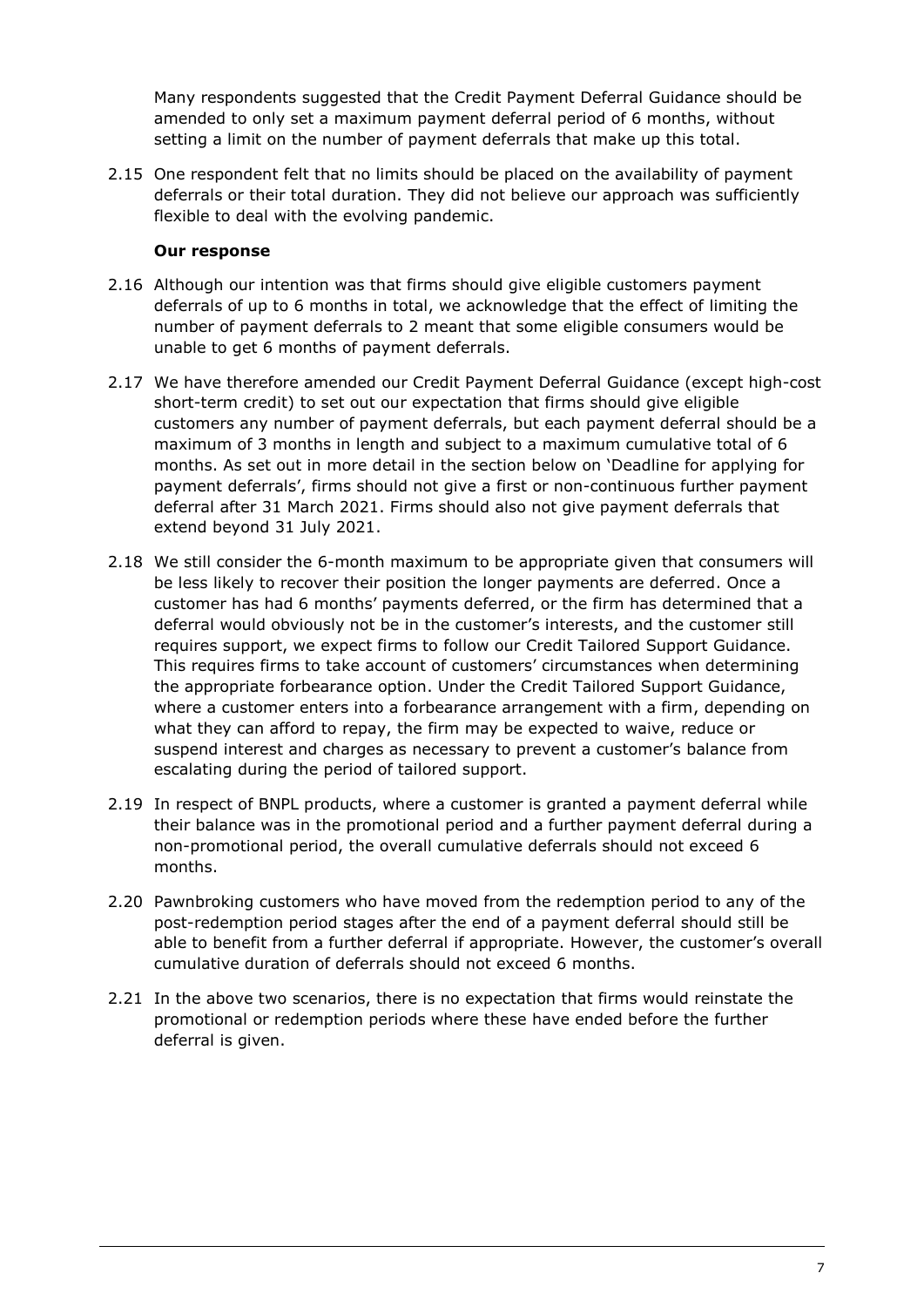## Deadline for applying for payment deferrals

2.22 Our July guidance allowed customers in temporary payment difficulties because of coronavirus to apply for a payment deferral until 31 October 2020 (meaning the last 3-month payment deferrals would finish on 31 January 2021). We proposed to extend the expiry date to apply for a payment deferral to 31 January 2021. This meant that customers who were newly impacted had until 31 January 2021 to apply for an initial payment deferral of up to 3 months, with the firm expected to consider extending this for up to a further 3 months. Under our proposals, high-cost short-term credit customers had until 31 January 2021 to apply for a payment deferral of 1 month.

#### **Issues raised**

- 2.23 Some respondents questioned the inconsistency between customers newly impacted by coronavirus, who could potentially benefit from support under the Credit Payment Deferral Guidance until 31 July 2021, and those who had previously had an initial payment deferral, who could potentially only benefit from further support under that guidance until 31 January 2021. They felt that there should be a single end date (of 31 January 2021) for all payment deferrals after which all customers still in payment difficulties because of coronavirus should be offered a longer-term solution instead of payment deferrals. A few respondents expressed concern that the effect of our draft guidance would mean firms having to maintain two different end dates (of 31 January and 31 July) and this could lead to operational challenges for firms.
- 2.24 A few respondents asked for clarity on how the 31 January 2021 date should be applied. For example, they asked whether a customer who applied for their first payment deferral in January 2021 would be eligible to apply for a second payment deferral under the guidance. They also asked whether the deadline date of 31 January 2021 was absolute for all customers under the guidance.
- 2.25 A few other respondents did not think that the effect and application of the 31 January 2021 date was set out clearly enough.
- 2.26 Other respondents queried why payment deferrals could potentially last beyond 30 April 2021 given that the guidance was aimed at supporting customers experiencing short term payment difficulties because of coronavirus.
- 2.27 One respondent expressed concern that the date of 31 January 2021 could lead to perverse incentives where consumers indulged in overspending during the Christmas holiday season. They suggested an earlier cut-off date of 31 December 2020 to mitigate this risk.

#### **Our response**

2.28 As customers are likely to be impacted by effects of the coronavirus pandemic for longer, as recognised by the Government's extension of the furlough scheme, we believe customers may need support under our Credit Payment Deferral Guidance for longer. In light of this and our revised position to increase the flexibility of payment deferrals (to allow for non-continuous payment deferrals for customers who have resumed payments after a payment deferral), we have extended the deadline for applications to ensure that customers have more flexibility as to when to apply for a further payment deferral.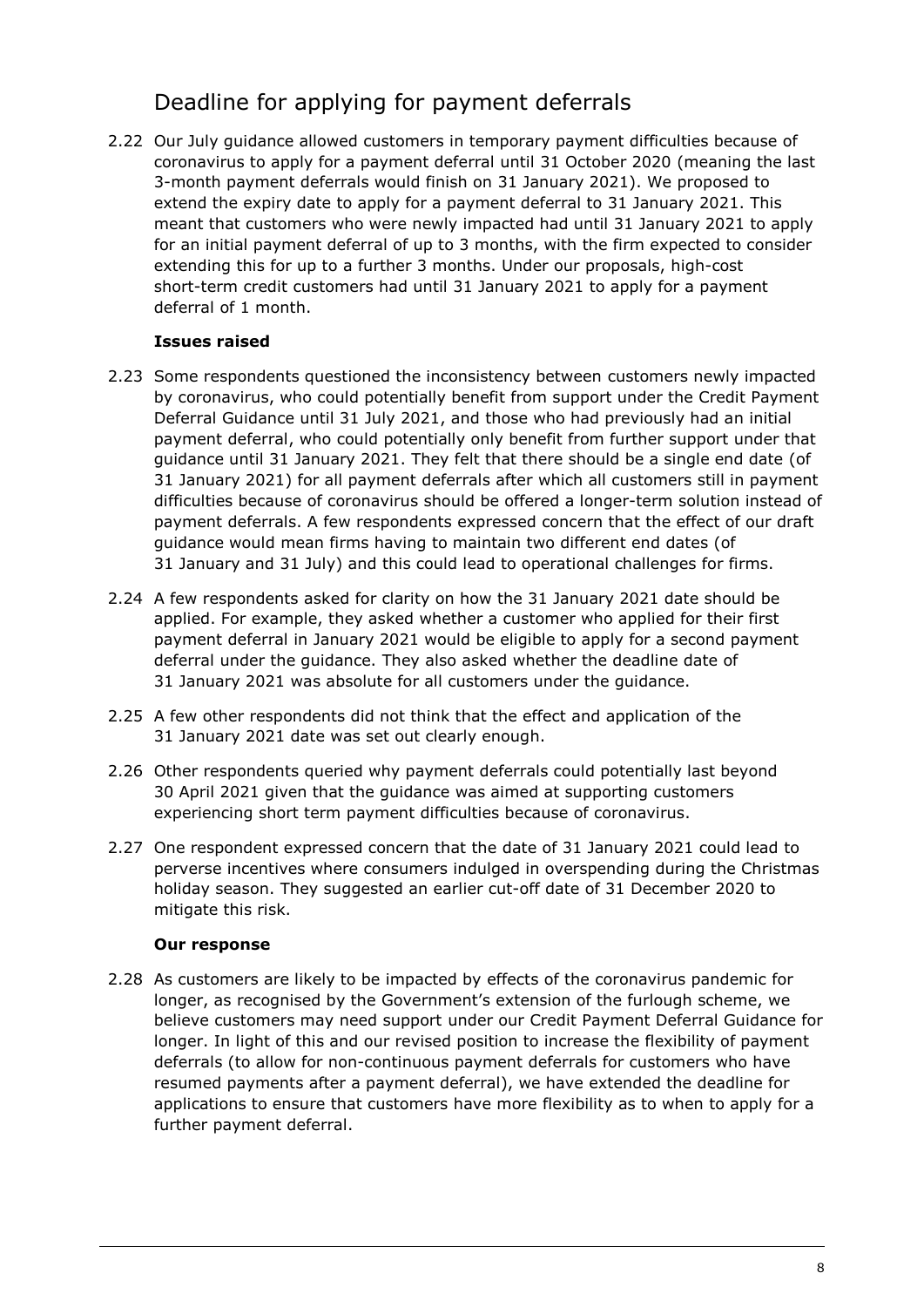- 2.29 We have therefore extended the deadline by which customers need to apply for a first or non-continuous further payment deferral to 31 March 2021. We have also made clear that firms should not give payment deferrals that extend beyond 31 July 2021. Firms should only give payment deferrals after 31 March 2021 where they immediately follow earlier payment deferrals.
- 2.30 The practical effect of these dates is as follows:
	- Customers can apply for an initial payment deferral until 31 March 2021 but depending on when they apply, may not be able to obtain the maximum 6 months as firms should not give payment deferrals in respect of payments due after 31 July 2021. This means that customers who are newly impacted by coronavirus, and who want to be considered for up to 6 months of payment deferrals, should apply in good time before their February 2021 payment is due.
	- Customers who have benefitted from deferrals of less than 6 months in total and subsequently resumed payments also have until 31 March to apply for a further deferral.
	- Customers who have a deferral that covers payments beyond 31 March may have these extended after 31 March 2021 to cover payments up to and including July 2021, provided these deferrals cover consecutive payments, subject to the maximum allowed. For example, subject to an overall maximum of 6 months:
		- a customer who had a payment deferral deferring 3 payments falling due on the first day of February, March and April may apply for a further deferral after 31 March 2021 for up to a further 3 months, deferring their payments falling due on the first day of May, June and July;
		- a customer who had, on or before 31 March, a payment deferral deferring 2 payments falling due on 31 March and 30 April may apply for a further deferral after 31 March for a further 1, 2 or 3 months, deferring their payments falling due on 31 May, 30 June or 31 July.
- 2.31 Although non-continuous payment deferrals are permitted up to 31 March, they are not permitted after the 31 March deadline.
- 2.32 In respect of high-cost short-term credit, customers have until 31 March to apply for a payment deferral. Given the short-term nature of these products, we have retained the limit from the July guidance of a single deferral of one month (during which any interest that would not have accrued but for the payment deferral should not be charged). The Credit Payment Deferral Guidance for high-cost short-term credit customers will therefore largely expire on 31 March 2021. This means it will not be possible for customers to apply for a payment deferral after that date.
- 2.33 Where a BNPL or pawnbroking agreement is within the promotional or redemption period, payments will not fall due until the end of those periods. We expect payment deferrals on such agreements to be implemented by extending these periods. In some cases, we recognise that this could mean that payments do not fall due until after 31 July 2021. Firms should, of course, observe our limitations relating to the giving of payment deferrals.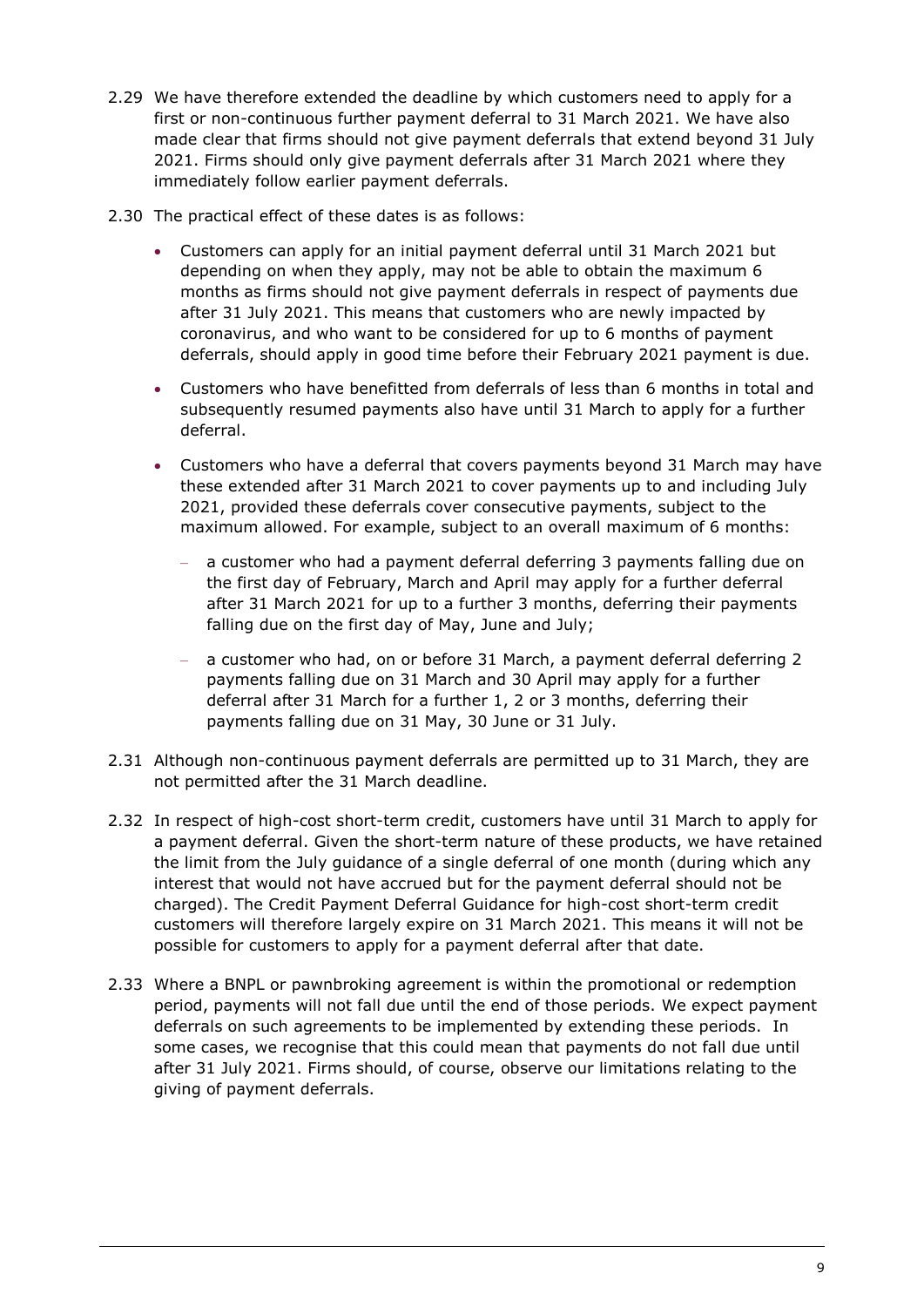2.34 The Credit Payment Deferral Guidance covering BNPL agreements sets out our expectation around how the interest waiver applies in respect of BNPL agreements in the promotional period at the point contractual payments fall due after a payment deferral has ended. In practice, this will be after the additional period by which the promotional period was extended when the firm implemented the payment deferral. It is the additional interest that accrued during the period by which the promotional period was extended which should be waived, rather than that attributable to the period immediately after the deferral was granted. For example, if a customer with a BNPL agreement with a 12-month promotional period is given a 3-month deferral after month 6 of the agreement, the promotional period would end and payments fall due after month 15. If at that point the customer is eligible for help under the Tailored Support Guidance, the firm should waive the additional interest attributable to months 13, 14 and 15.

## Credit Reference Agency (CRA) reporting

2.35 We proposed that firms should not report payment deferrals agreed under the Credit Payment Deferral Guidance as missed payments but that they should resume normal CRA reporting at the end of payment deferrals, including where support was provided under the Credit Tailored Support Guidance. The effect of the proposal was to extend the period over which missed payments were not reported to some customers' credit files from 31 January 2021 (under our July guidance) until 31 July 2021.

#### **Issues raised**

- 2.36 Respondents generally agreed that payment deferrals agreed under the Credit Payment Deferral Guidance should not be reported as missed payments to credit files. Industry representatives emphasised the importance of resuming accurate and consistent CRA reporting to help ensure responsible lending decisions, but some also wanted to retain flexibility to offer payment deferrals on similar terms to those provided under our July guidance, including not reporting missed payments to credit files.
- 2.37 Some trade bodies highlighted the increased risks of extending the period of 'masking' credit files, and that this would further impact the integrity of data held by CRAs. One consumer group suggested that all forms of forbearance provided to consumers during the pandemic should be 'masked' from credit files over an extended period.

- 2.38 The suspension of normal CRA reporting was an exceptional temporary measure. We recognise the concerns raised and that this approach cannot continue indefinitely as accurate CRA reporting is crucial to ensuring firms have confidence in the integrity of the credit reporting system and can make responsible lending decisions. This is in consumers' interests and it helps to prevent future borrower over-indebtedness.
- 2.39 However, it is important that customers needing support and taking payment deferrals now are treated consistently with those who took deferrals at the start of the crisis. We are therefore not amending our guidance on CRA reporting. This means that firms should not report a worsening status to credit files in respect of payment deferrals agreed under the Credit Payment Deferral Guidance.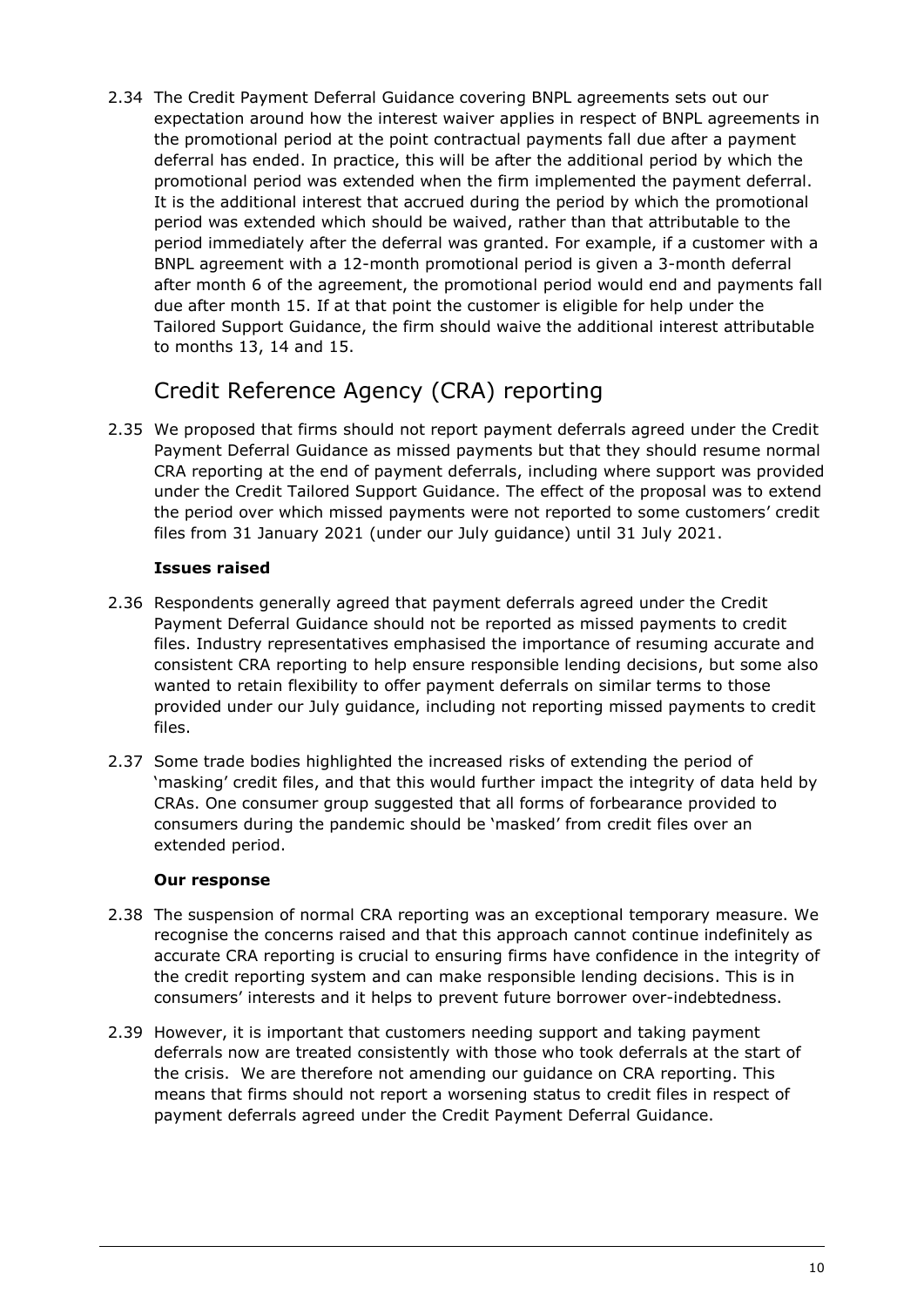2.40 We remind firms that normal CRA reporting applies for other support provided at the end of payment deferrals agreed under our Credit Payment Deferral Guidance, including any further payment deferrals provided under the Credit Tailored Support Guidance or as forbearance under CONC. Any such support provided, including in relation to any periods in between payment deferrals agreed under our Credit Payment Deferral Guidance, should be reported to credit files in accordance with normal reporting processes. Firms should explain to their customers the credit file implications of any support provided.

## **Overdrafts**

#### **Issues raised**

- 2.41 We set out our intention to maintain the tailored support set out in the overdrafts additional quidance that we published on 30 September.
- 2.42 One respondent considered it unfair that customers in temporary payment difficulties because of coronavirus would not be able to obtain an interest free overdraft of up to £500, as had been possible under the July guidance that expired on 31 October 2020.
- 2.43 Another respondent asked us to confirm whether it would be acceptable for firms who wished to retain similar support measures for overdraft customers to do this so that it runs alongside the Credit Payment Deferral Guidance.

- 2.44 As we set out in [FS20/09,](https://www.fca.org.uk/publication/feedback/fs20-9.pdf) overdraft facilities are not an appropriate means to manage long-term financial difficulty. However, we recognise that some customers impacted by coronavirus may need additional support once the interest-free buffer and the top-up support come to an end. Under the overdrafts additional guidance, customers who have previously benefitted from support with overdraft costs and those newly experiencing difficulties with their finances as a result of coronavirus are entitled to assistance. This assistance could include reducing or waiving interest and other charges, transferring the overdraft debt to an alternative credit product on more favourable terms or agreeing a structured repayment programme.
- 2.45 The overdrafts additional guidance also highlights the importance of the repeat use rules, which require firms to put in place strategies to identify and support customers at risk of harm as a result of high cumulative charges, particularly those who are experiencing financial difficulties. We set out in that guidance that we expect firms to adapt these strategies so that they are ready to identify customers who may suffer harm from repeat use when any temporary support provided to them under the July overdrafts guidance ended.
- 2.46 We believe this approach will benefit customers and strikes the right balance for firms and consumers.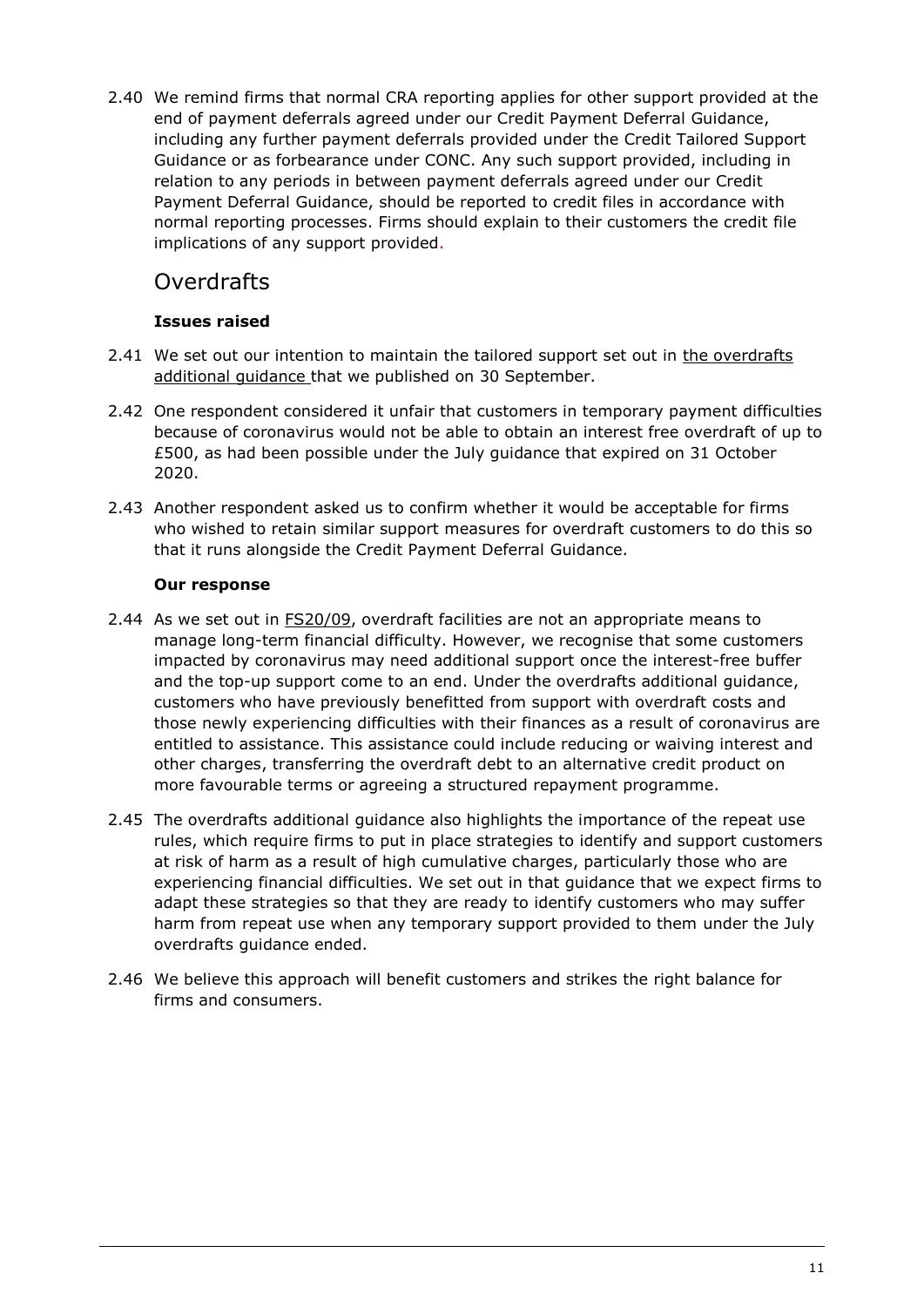## Financial Ombudsman Service (the Ombudsman Service)

#### **Issues raised**

2.47 One respondent expressed concern about the risk that the Ombudsman Service could interpret our guidance in a way which differs from our intention when dealing with complaints.

#### **Our response**

- 2.48 We continue to update the Ombudsman Service when we amend or update our guidance. The Ombudsman Service has confirmed that it will continue to keep its website updated with details of its approach to complaints.
- 2.49 We have also exchanged letters [\(FCA's](https://www.fca.org.uk/publication/correspondence/letter-fca-fos-re-complaints-handling-conronavirus-2020.pdf) letter and the [Ombudsman Service's](https://www.fca.org.uk/publication/correspondence/letter-fos-reply-fca-re-complaints-handling-coronavirus-2020.pdf)  [response\)](https://www.fca.org.uk/publication/correspondence/letter-fos-reply-fca-re-complaints-handling-coronavirus-2020.pdf) with the Ombudsman Service providing additional clarity for firms on its approach to assessing complaints relating to the range of targeted temporary measures introduced by the FCA to help consumers during the pandemic.

### Repossessions

#### **Issues raised**

- 2.50 We proposed that before 31 January 2021, where the customer is experiencing payment difficulties as a result of coronavirus, RTO and motor finance firms should not terminate regulated agreements or repossess goods or vehicles needed by the customer, unless there are exceptional circumstances (eg where the customer requests that possession proceedings in court continue).
- 2.51 A few respondents felt that our proposals on repossessions would give rise to increasing costs to consumers and prevent firms from repossessing where there is not a genuine need for the vehicles. They felt that this could lead to customers unjustifiably being able to retain possession of a vehicle until 31 January 2021. They asked for clarity about how to proceed with customers after 6 months of payment deferrals, if they refused all further forbearance options offered by firms, including where such customers refused to engage with the firm.
- 2.52 A few other respondents asked for the guidance to make it clear that the sections on repossessions only applied where a customer was in payment difficulties because of coronavirus, as there has previously been some uncertainty on this point.
- 2.53 Some respondents felt that the example of exceptional circumstances where it may be appropriate to proceed with a repossession provided for in the guidance was too narrow and asked for additional examples to be included.
- 2.54 One industry body stated that there will be cases where customers want to continue to voluntarily terminate and surrender their goods or vehicles during this period and asked for this to be recognised in the guidance.
- 2.55 They also felt that the reference to section 140A of the Consumer Credit Act 1974 (CCA) on Unfair Relationships did not need to be included in the guidance as firms were aware of the need to comply with Section 140A and there was no need to specifically reference this provision in isolation.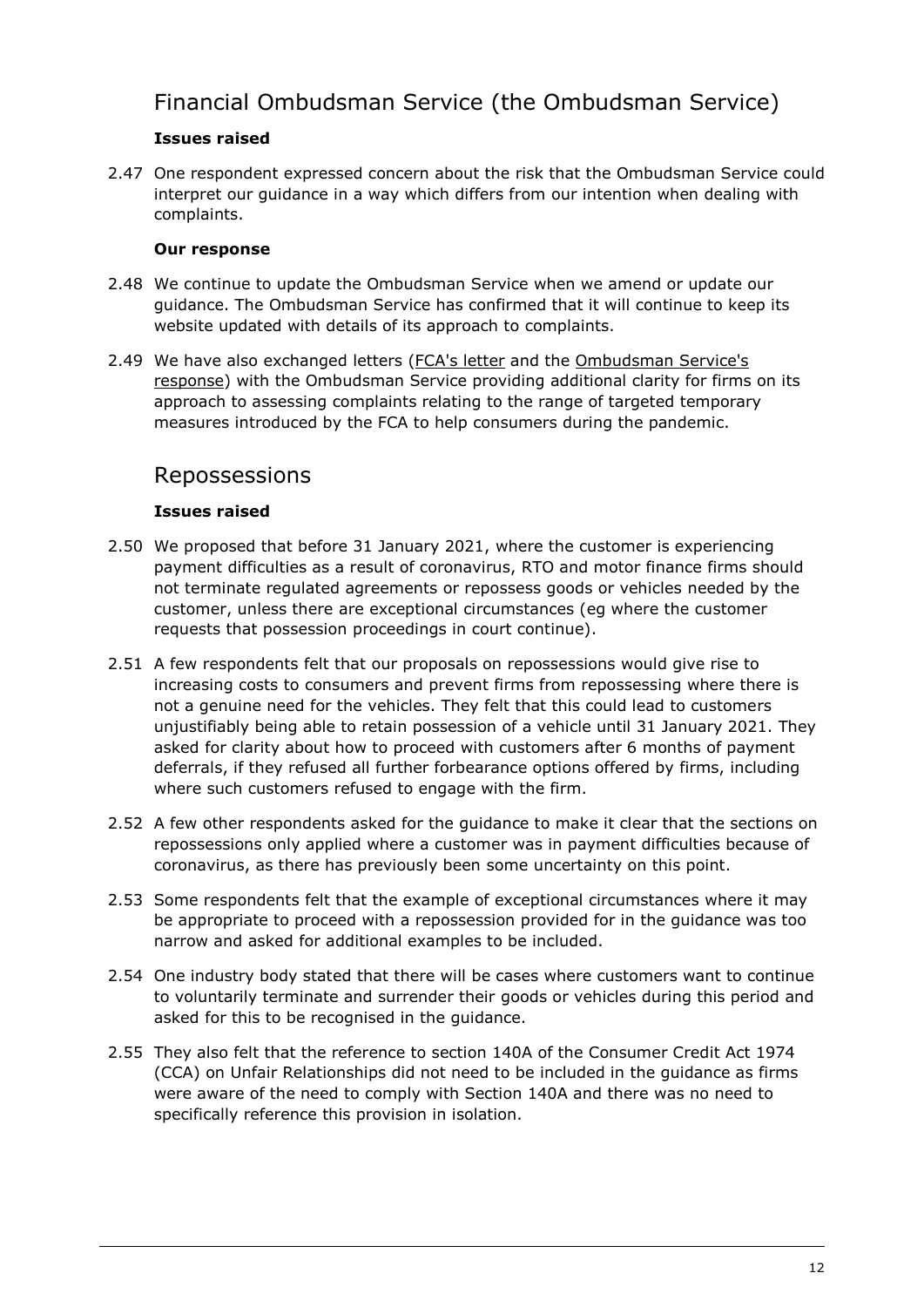2.56 One consumer body asked that the reference to the importance of respecting social distancing rules during repossession should be reinserted to make it explicit that repossession action should not compromise social distancing requirements set by the Government.

#### **Our response**

- 2.57 Our moratorium on repossessions lasts until 31 January 2021 and is limited to those customers who are experiencing temporary payment difficulties as a result of circumstances relating to coronavirus and need use of their goods or vehicle. The guidance makes it clear that this moratorium only applies where a customer needs the item in question. The guidance also made it clear that the moratorium only applies to customers in payment difficulties as a result of coronavirus (and does not apply where a customer is in non-coronavirus-related payment difficulties).
- 2.58 A firm taking steps to repossess goods or a vehicle where the customer has parted with possession, eg where the goods or vehicle have been abandoned, would not contravene our guidance. Where customers want to continue to voluntarily terminate and surrender their goods or vehicles during this period, a firm agreeing to this would also not be in contravention of our guidance. The exceptional circumstances example we set out in the guidance was not designed to be exhaustive. Nevertheless, we have amended the Credit Tailored Support Guidance to include other examples of exceptional circumstances that would enable a firm to terminate regulated agreements or repossess goods or vehicles under the agreement before 31 January 2021, if appropriate.
- 2.59 We have also amended our Credit Tailored Support Guidance to make it clear (for the avoidance of doubt) that the moratorium on repossessions applies regardless of whether the customer is receiving support under that guidance or the Credit Payment Deferral Guidance. We have also made it clear that Government advice on social distancing and self-isolation should be consulted to establish whether any proposed repossession should go ahead and, if so, how it is to be carried out.
- 2.60 We have not amended the guidance to remove references to the unfair relationship provisions in section 140A of the CCA. This reminds firms of the requirement to pay due regard to the interests of their customers and treat them fairly.

## Impact on non-bank lenders

#### **Issues raised**

- 2.61 A few respondents felt that the expectation to continue granting payment deferrals under our guidance would have significant impacts on non-bank lenders' finances.
- 2.62 One trade body stated that some non-bank members had reported increasing difficulty in accessing finance, with severe impacts on their businesses. These firms are not currently able to access the same level of support as banks and highlighted that Government support schemes have restrictive terms.
- 2.63 A few respondents called for financial support for affected businesses.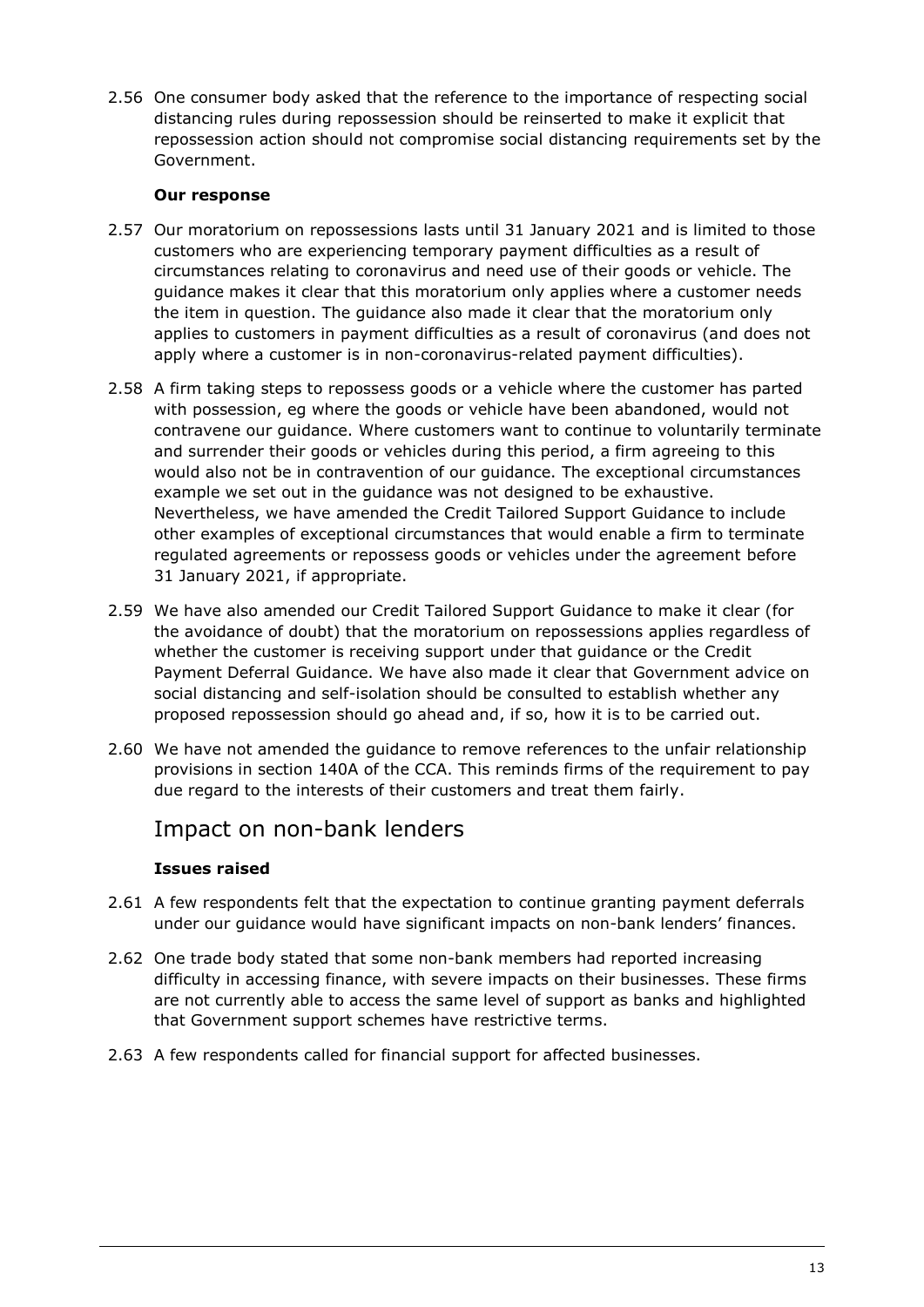#### **Our response**

- 2.64 We recognise that the current circumstances present significant financial challenges for some firms. We also acknowledge that some firms may be unable to access certain Government support schemes and may need to seek renegotiation of existing funding arrangements to comply with our guidance. However, this does not affect our expectation that consumers should be offered appropriate support in accordance with our rules and guidance where necessary, particularly given the current exceptional circumstances.
- 2.65 We consider that it is essential that consumers receive the same high standard of protection, whatever the business model of their lender, and that our guidance strikes a fair balance between the interests of consumers and the interests of firms.
- 2.66 Where firms, including those subject to insolvency procedures, are concerned about the impact of providing payment deferrals or other forbearance in accordance with this guidance, they should contact us at the earliest opportunity.

## Persistent debt (credit cards and other revolving credit)

#### **Issues raised**

- 2.67 Some respondents highlighted that firms had undertaken very significant operational changes over recent months, including in relation to ensuring that persistent debt processes returned to normal after 31 October 2021. They were concerned that firms could face further operational challenges as they now need to extend the suspension of persistent debt communications for those customers on a deferral for a further period.
- 2.68 Some firms expressed concern that they were dealing with increasing numbers of customers questioning why they were being asked by firms to increase their repayments during a pandemic. They stated that these requests to increase repayments in line with persistent debt requirements are being viewed by customers as being in stark contrast to the support offered under our guidance.

- 2.69 We recognise the concerns expressed by some firms about the operational burden that may result from suspending the persistent debt rules for those customers who defer payments. Where firms are struggling, they should contact us to discuss their difficulties.
- 2.70 The intention of the persistent debt rules is to encourage customers in persistent debt to consider whether they can afford to repay more quickly and, if so, to begin doing so to reduce their borrowing costs and repay their debt faster. The rules are also intended to encourage customers who cannot afford to repay more quickly to discuss their circumstances with their credit card firm and, if necessary, seek debt advice.
- 2.71 We consider that there will be many customers who will benefit from the persistent debt remedies even during this period. Customers who cannot afford to increase payments in accordance with any of the options offered by the firm will be offered sufficient forbearance to pay off their persistent debt balance in a way that does not